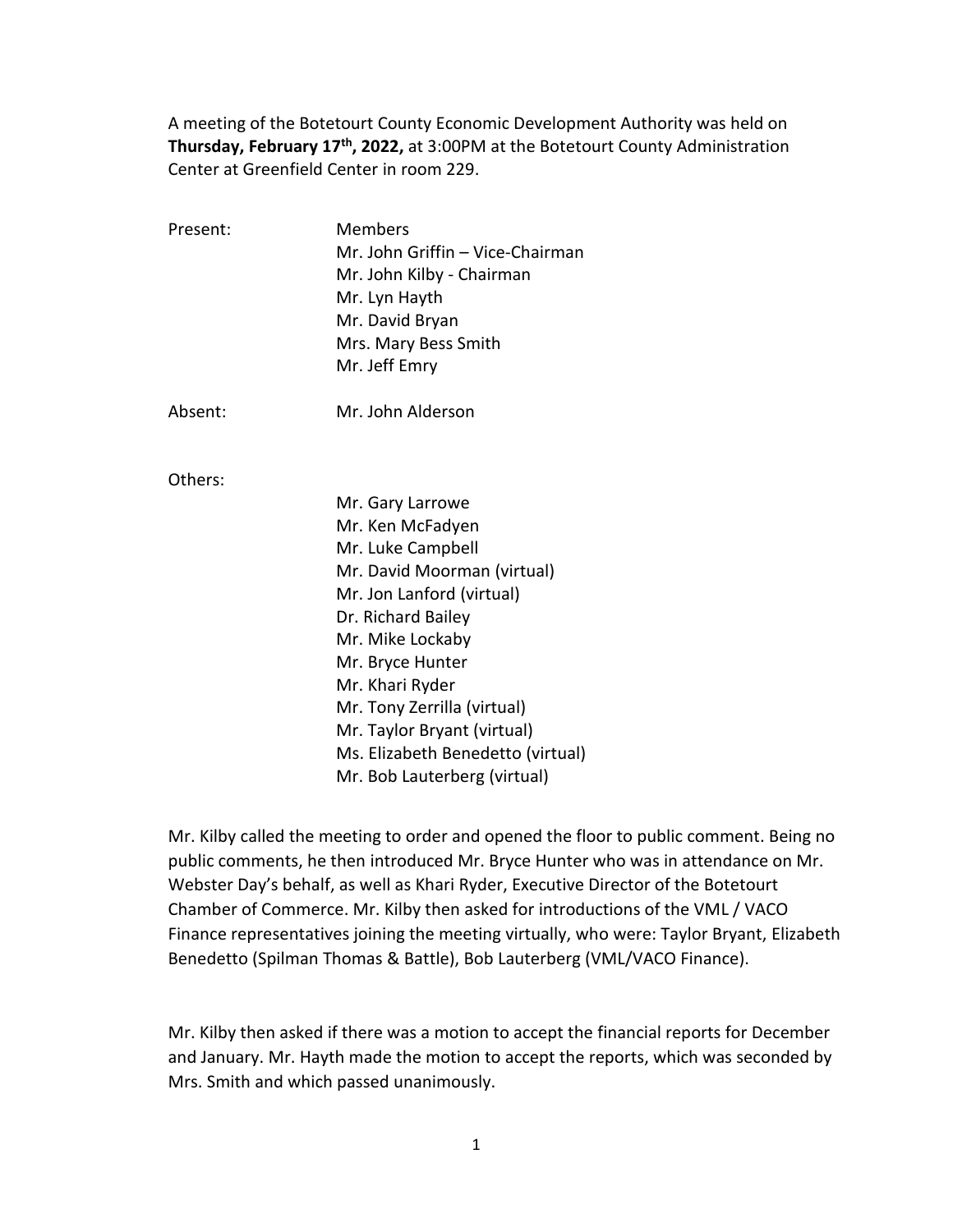AYES: Mr. Kilby, Mr. Griffin, Mr. Hayth, Mr. Emry, Mr. Bryan, Mrs. Smith NAYES: None ABSENT: Mr. Alderson ABSENT: Mr. Alderson ABSTAINING: None

## Review of the Bond for the Courthouse and VWCC Expansion - Gary Larrowe

Mr. Larrowe introduced Mr. Bryce Hunter who was then presented the bond agreement put together by Mr. Webster Day, who was absent. Mr. Hunter then presented for the consideration of the EDA the Resolution of the Authority for the issuance and sale of the public facility lease revenue bonds for the renovation and construction of the Courthouse and the expansion of Virginia Western to the Greenfield building. He said they were in the process of finalizing all of the documents listed on the bottom of the first page of the resolution. He then mentioned that the second page holds the information on how the County is going to grant the EDA the lease hold interest in these properties and then the EDA is going to lease back to the County these properties, by which the rent payments would service the payment of the term of the bonds. These bonds would be sold, but the timeline for these bonds is undetermined, though likely to be the end of the first week of March.

He also noted on page two the aggregate principal of the bonds with the interest rate. The underwriters, including Raymond James, would sell the bonds and the EDA would use the proceeds to construct the renovations of the two building projects. The Resolution would authorize the EDA's Chairman and Vice-Chair to approve all of the final details and sign off on all of the final agreements once they are completed. The Resolution appoints Mr. Day of Spilman, Thomas, and Battle as bond counsel in connection with the issuance of bonds, and authorizes the EDA to take all of the necessary actions for recording and filing appropriate tax forms for the bonds.

Mr. Kilby then brought up two things for consideration: one was that the first Resolution has \$3.5 million dollars listed and the second Resolution has \$33.5 million listed, which are more than what it was initially.

Mr. Hayth then asked if the \$3.5 million was inside the \$33.5 million. Mr. Kilby then said that it was inside and the \$33.5 million is the total, but that there would be one bond issuance.

Mr. Zerrilla had a question for VML/VACO Finance and asked if there were different terms for the courthouse and the community college expansion. Mr. Bryant replied that it was the same terms for both projects. Mr. Zerilla then asked if the term was for 30 years on the courthouse project, to which Mr. Bryant said it was. Mr. Lauterberg then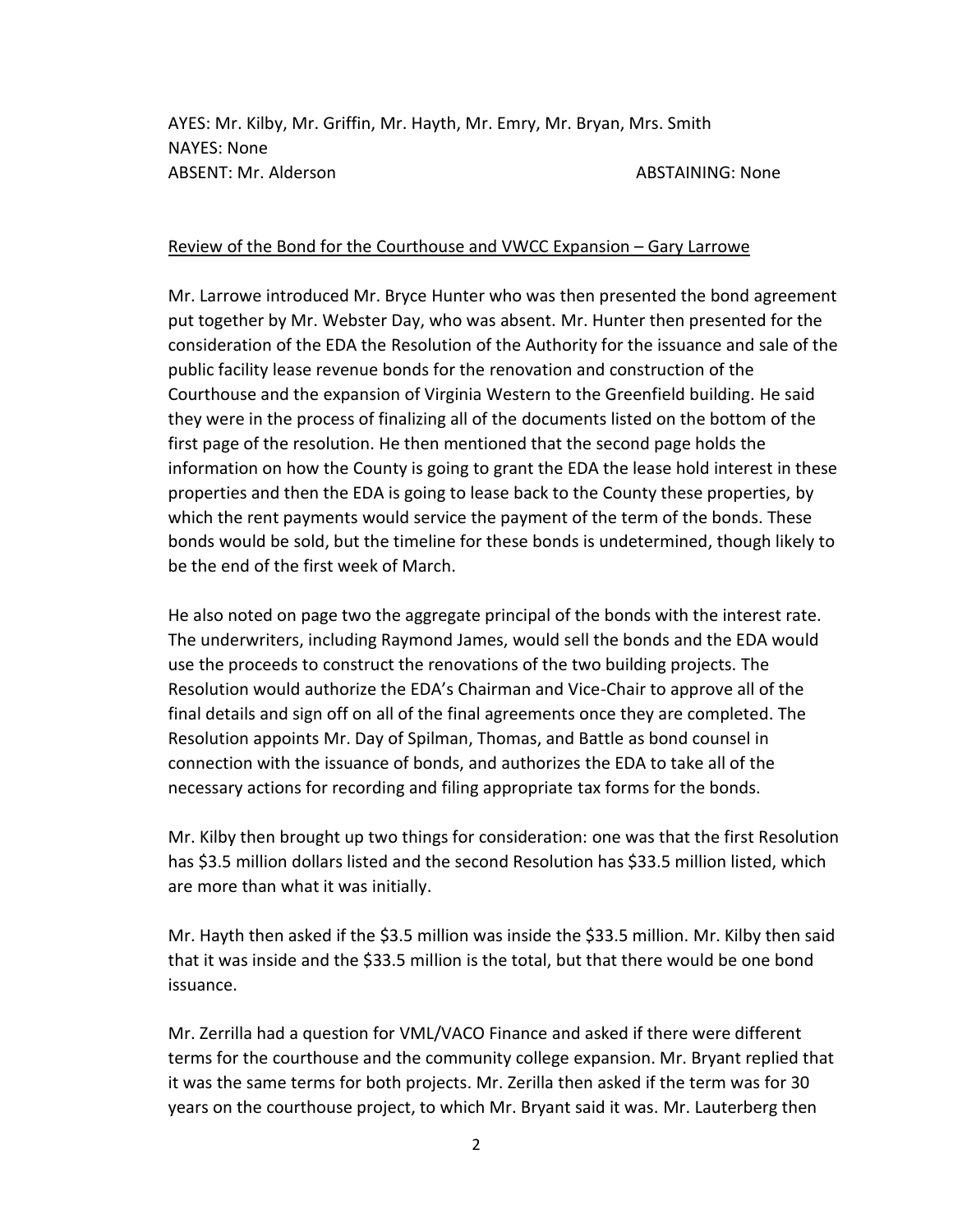said that one option was to structure the debt service so that there would be more debt service in the first twenty years and a smaller amount for the remaining ten years. Mr. Lauterberg explained further that they would do a single series of bonds for both projects, but if the County wanted to approximate the debt service which would be paid if the Greenfield expansion project were to be financed over twenty years and the courthouse project over thirty years. Mr. Zerilla said he would be fine with the 30-year term on both projects if that's what is agreed upon with the County.

Mr. Lockaby said he believed he had structured the lease in such a way that the amount of the lease is tied to the amount of debt service, but that he would check on that. Mr. Bryant said that the amount of the lease is not factored in the document, and that the debt service would be paid by the EDA and the County and that the term doesn't need to match the term of the financing because it's not a pledged revenue for the debt service. Mr. Lockaby agreed but added that if the amount the County is being paid by the Community College is tied to the amount of Paid/No Issue (PNI) that the County is paying to the bond holders, the County may want to make the PNI to the bond holders greater during the 20 years of the lease. Mr. Lauterberg mentioned that there are two projects that are being financed in a single series of bonds, and that if the EDA would like him to find out the amount of debt service that would be paid if the Community College project were being financed over twenty years within the larger series, he could provide that debt service schedule to possibly be presented to the Community College System. Then, the County could still maintain level debt service over thirty years, unless the County would like to structure it so that more debt service were paid in the first twenty years and less in years 21 through 30.

Mr. Lockaby said that the lease was set up in such a way where the 30-year term could be accelerated into the 20-years under the schedule one for the lease. Mr. Kilby then asked if that were the same as amortizing it over twenty years. Mr. Hayth said it was. Mr. Kilby then asked if that affected the bond issue. Mr. Lauterberg said that the buyers of the bonds are buying individual series so they would only see a five- or ten-year maturity. Mr. Lauterberg went on to say that it's part of one bond issue but they are marketing individual series and wouldn't affect the marketing of the bonds. Mr. Kilby then asked if it were the responsibility of the EDA to vote on whether it be a 20- or 30 year amortization. Mr. Lockaby replied that it wasn't and that it would be taken care of on paper. He reiterated that the County would get in twenty years everything that the County would need to pay out over thirty years under the lease and would continue to pay that out over the next ten years, which means it could be done on paper and wouldn't need a vote.

Mr. Kilby asked if there be any more questions. Being none, he then asked if there be a motion to approve the Resolution Authorizing the Issuance and Sale of Lease Revenue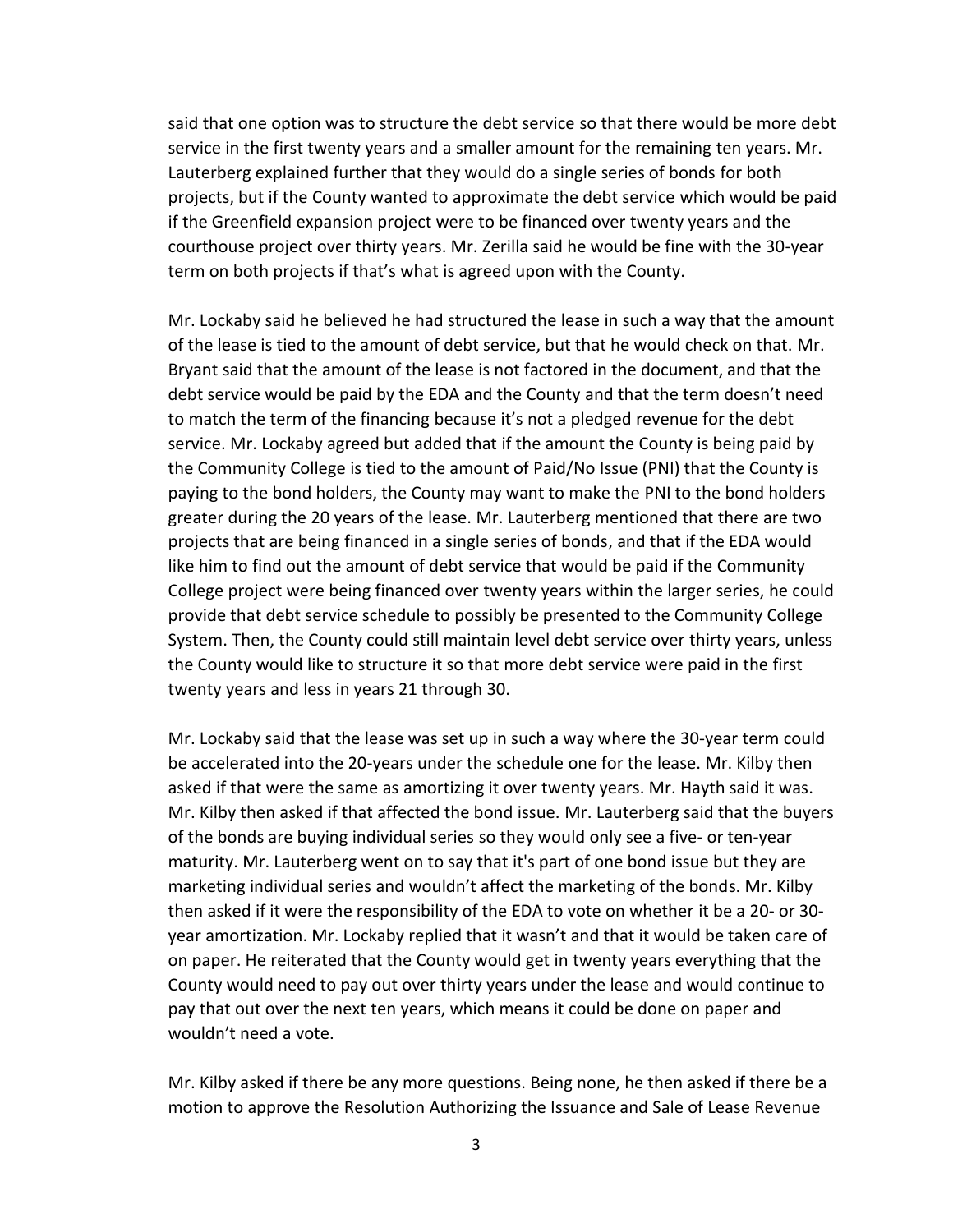Bonds and Providing for the Form, Details, and Payment of the Bonds. Mr. Griffin made a motion to approve, which was seconded by Mr. Emry and which passed unanimously.

AYES: Mr. Kilby, Mr. Griffin, Mr. Hayth, Mr. Emry, Mr. Bryan, Mrs. Smith NAYES: None ABSENT: Mr. Alderson ABSTAINING: None

Mr. Kilby then asked for the following motions:

Motion to go into closed session to discuss the acquisition and disposition of real property for purposes of economic development, in the Amsterdam (including Greenfield), Blue Ridge, and Buchanan districts where discussion in an open meeting would adversely affect the Authority's bargaining positions or negotiating strategy, pursuant to Section 2.2-3711 (A) (3) of the Code of Virginia of 1950, as amended.

Motion to go into closed session to discuss prospective businesses or industries or the expansion of existing businesses or industries, in the Amsterdam (Greenfield) and Fincastle districts where no previous announcement has been made of the businesses' or industries' interest in locating or expanding facilities in the community, pursuant to Section 2.2-3711 (A) (5) of the Code of Virginia of 1950, as amended.

Mr. Hayth made the motion, which was seconded by Mrs. Smith and which passed unanimously.

AYES: Mr. Kilby, Mr. Griffin, Mr. Hayth, Mr. Emry, Mr. Bryan, Mrs. Smith NAYES: None ABSENT: Mr. Alderson ABSENT: Mr. Alderson

Mr. Kilby read the following resolution:

BE IT RESOLVED, it is certified that to the best of each Authority member's knowledge only public business matters lawfully exempt from open meeting requirements and only such matters as were identified in the motions to go into Closed Session were heard, discussed or considered during the Closed Session.

The EDA then returned to open session with Roll Call:

AYES: Mr. Hayth, Mr. Bryan, Mrs. Smith, Mr. Griffin, Mr. Kilby, Mr. Emry NAYES: None ABSENT: Mr. Alderson ABSENT: Mr. Alderson